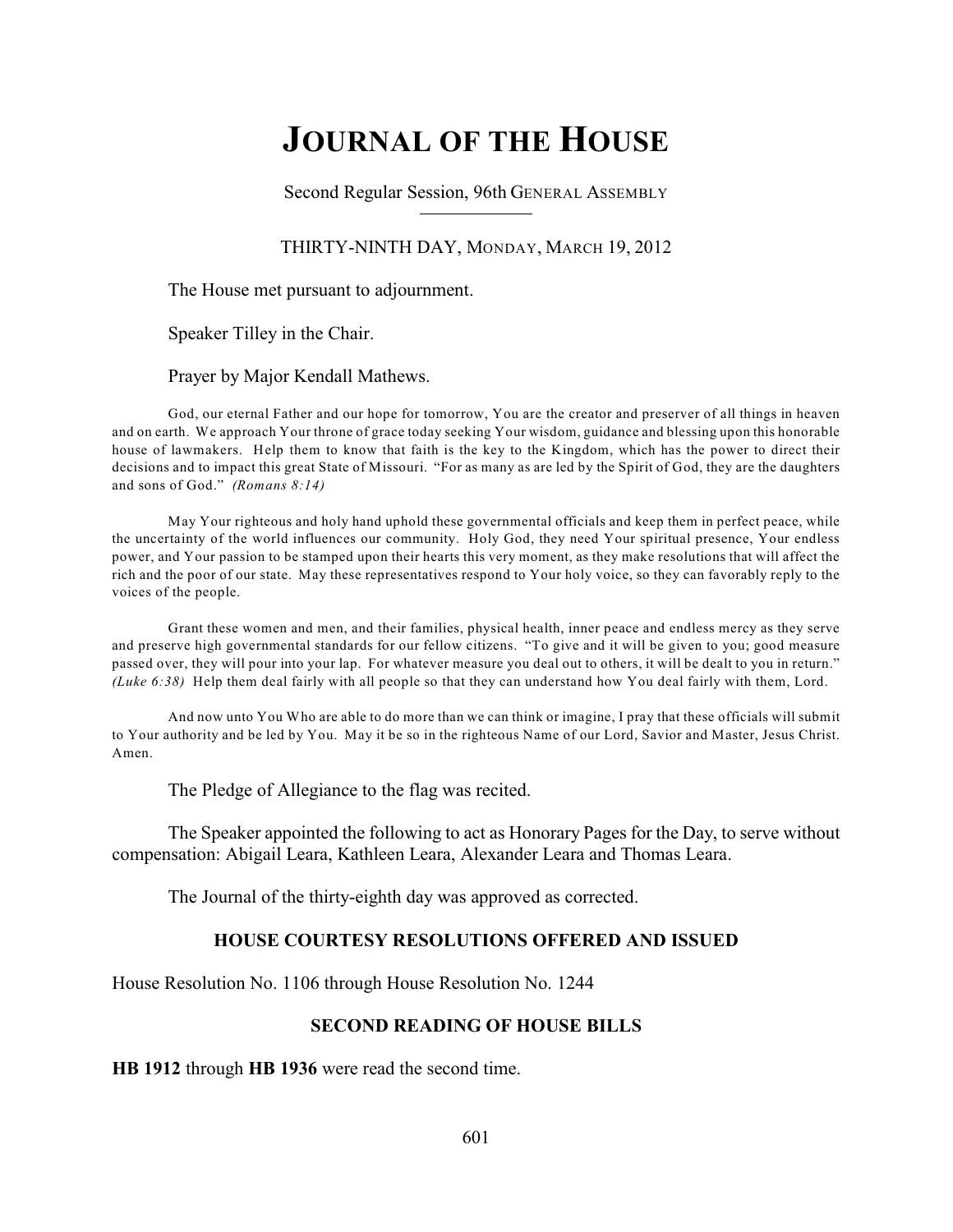## **SECOND READING OF SENATE JOINT RESOLUTION**

**SJR 37** was read the second time.

## **SECOND READING OF SENATE BILLS**

**SS SCS SB 470**, **SCS SB 480**, **SS#2 SB 492**, **SCS SB 569**, **SCS SB 591**, **SS SB 607**, **SCS SB 635**, **SS SCS SB 699**, **SCS SB 711**, **SCS SB 722** and **SCS SB 726** were read the second time.

#### **COMMITTEE REPORTS**

**Committee on Fiscal Review**, Chairman Stream reporting:

Mr. Speaker: Your Committee on Fiscal Review, to which was referred **HCS HB 1449**, begs leave to report it has examined the same and recommends that it **Do Pass**.

Mr. Speaker: Your Committee on Fiscal Review, to which was referred **HB 1466**, begs leave to report it has examined the same and recommends that it **Do Pass**.

#### **PERFECTION OF HOUSE BILL**

**HCS HB 1300**, relating to motor vehicle valuations, was taken up by Representative Franz.

#### Representative Franz offered **House Amendment No. 1**.

#### *House Amendment No. 1*

AMEND House Committee Substitute for House Bill No. 1300, Page 4, Section 137.115, Line 109, by inserting before the word "trade-in" the word "**lowest**"; and

Further amend said bill, page and section, Lines 110-112, by removing all of said lines and inserting in lieu thereof the following:

"value published in the October issue of **[**the National Automobile Dealers' Association Official Used Car Guide, or its successor publication, as the recommended**] a single nationally recognized**"; and

Further amend said bill, page and section, Line 114, by inserting after the first appearance of the word "publication" the following:

"**as approved by the state tax commission in conjunction with the association representing the majority of assessors in this state.**"; and

Further amend said bill by amending the title, enacting clause, and intersectional references accordingly.

Representative Pollock offered **House Amendment No. 1 to House Amendment No. 1**.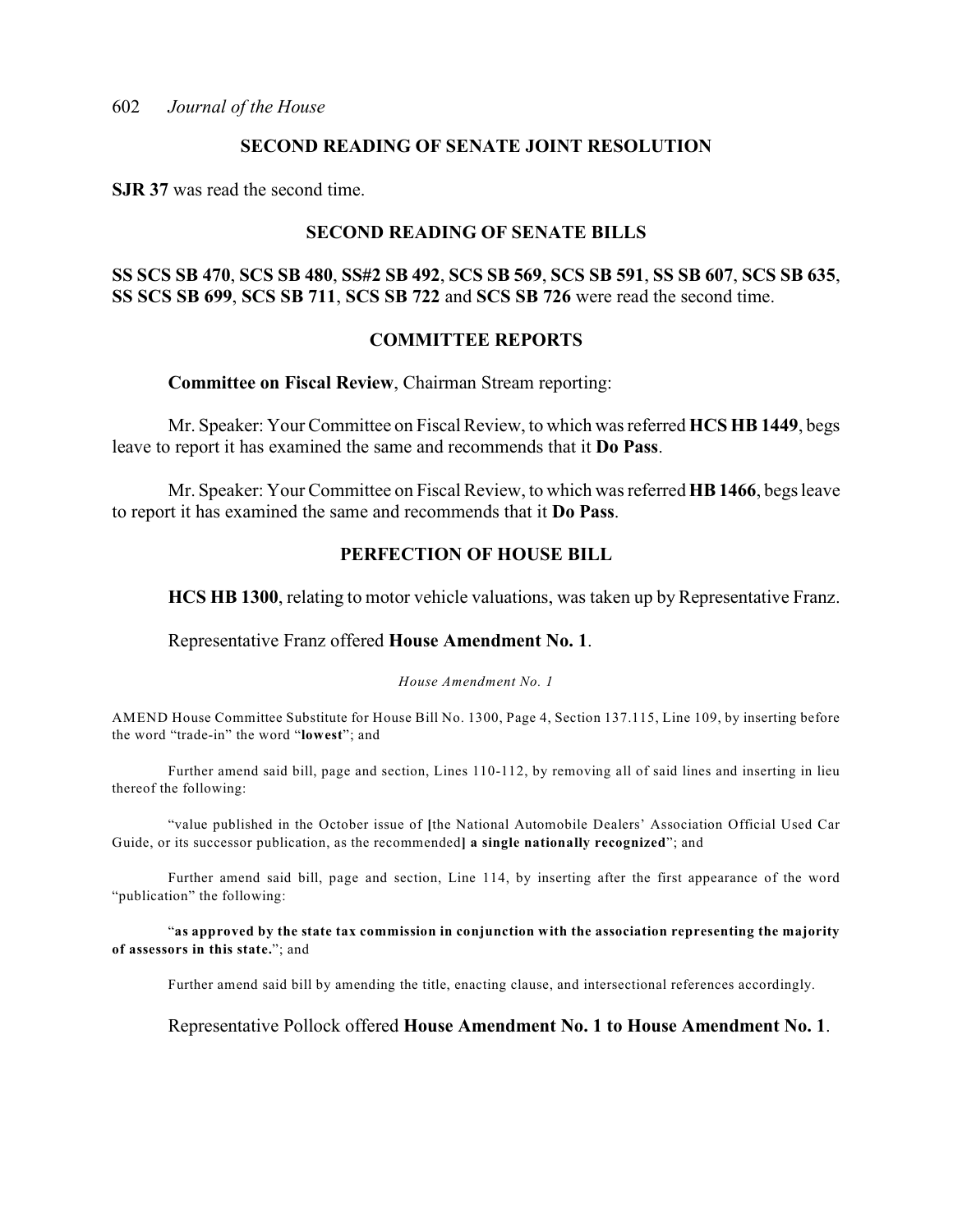*House Amendment No. 1 to House Amendment No. 1*

AMEND House Amendment No. 1 to House Committee Substitute for House Bill No. 1300, Line 15.

"In this state — and would be no greater than the value established by a current NADA publication".

Representative Pollock moved that **House Amendment No. 1 to House Amendment No. 1** be adopted.

# Which motion was defeated by the following vote:

AYES: 014

| <b>Brattin</b>   | Burlison       | Cauthorn    | Dugger        | Hinson         |
|------------------|----------------|-------------|---------------|----------------|
| Loehner          | Long           | McCaherty   | Nance         | Neth           |
| Pollock          | Rowland        | Smith $150$ | Wells         |                |
| <b>NOES: 136</b> |                |             |               |                |
| A llen           | Anders         | Asbury      | <b>Atkins</b> | Bahr           |
| <b>Barnes</b>    | Bernskoetter   | Berry       | <b>Black</b>  | <b>Brandom</b> |
| Brown 85         | Brown 116      | Carlson     | Carter        | Casey          |
| Cierpiot         | Colona         | Conway 14   | Conway 27     | Cookson        |
| Cox              | Crawford       | Cross       | Curtman       | Davis          |
| Day              | Denison        | Dieckhaus   | Diehl         | Ellinger       |
| Ellington        | Elmer          | Entlicher   | Fallert       | Fisher         |
| Fitzwater        | Flanigan       | Fraker      | <b>Franz</b>  | Frederick      |
| Fuhr             | Gatschenberger | Gosen       | Grisamore     | Guernsey       |
| Hampton          | Harris         | Higdon      | Hoskins       | Hough          |
| Houghton         | Hubbard        | Hummel      | Johnson       | Jones 63       |
| Jones 89         | Jones 117      | Keeney      | Kelley 126    | K irkton       |
| Klippenstein     | Koenig         | Korman      | Kratky        | Lair           |
| Lant             | Largent        | Lasater     | Lauer         | Leach          |
| Leara            | Lichtenegger   | Marshall    | May           | McCann Beatty  |
| McCreery         | McDonald       | McGeoghegan | McGhee        | McManus        |
| McNary           | McNeil         | Meadows     | Montecillo    | Morgan         |
| Nasheed          | Newman         | Nichols     | Oxford        | Pace           |
| Parkinson        | Phillips       | Pierson     | Ouinn         | Redmon         |
| Reiboldt         | Richardson     | Riddle      | Rizzo         | Ruzicka        |
| Sater            | Schad          | Scharnhorst | Schatz        | Schieber       |
| Schieffer        | Schneider      | Schoeller   | Schupp        | Shively        |
| Shumake          | Sifton         | Silvey      | Smith 71      | Solon          |
| Sommer           | Spreng         | Still       | Stream        | Swearingen     |
| Swinger          | Talboy         | Taylor      | Thomson       | Torpey         |
| Wallingford      | Walton Gray    | W ebb       | Webber        | Weter          |
| White            | Wieland        | Wright      | W yatt        | Zerr           |

PRESENT: 000

Mr Speaker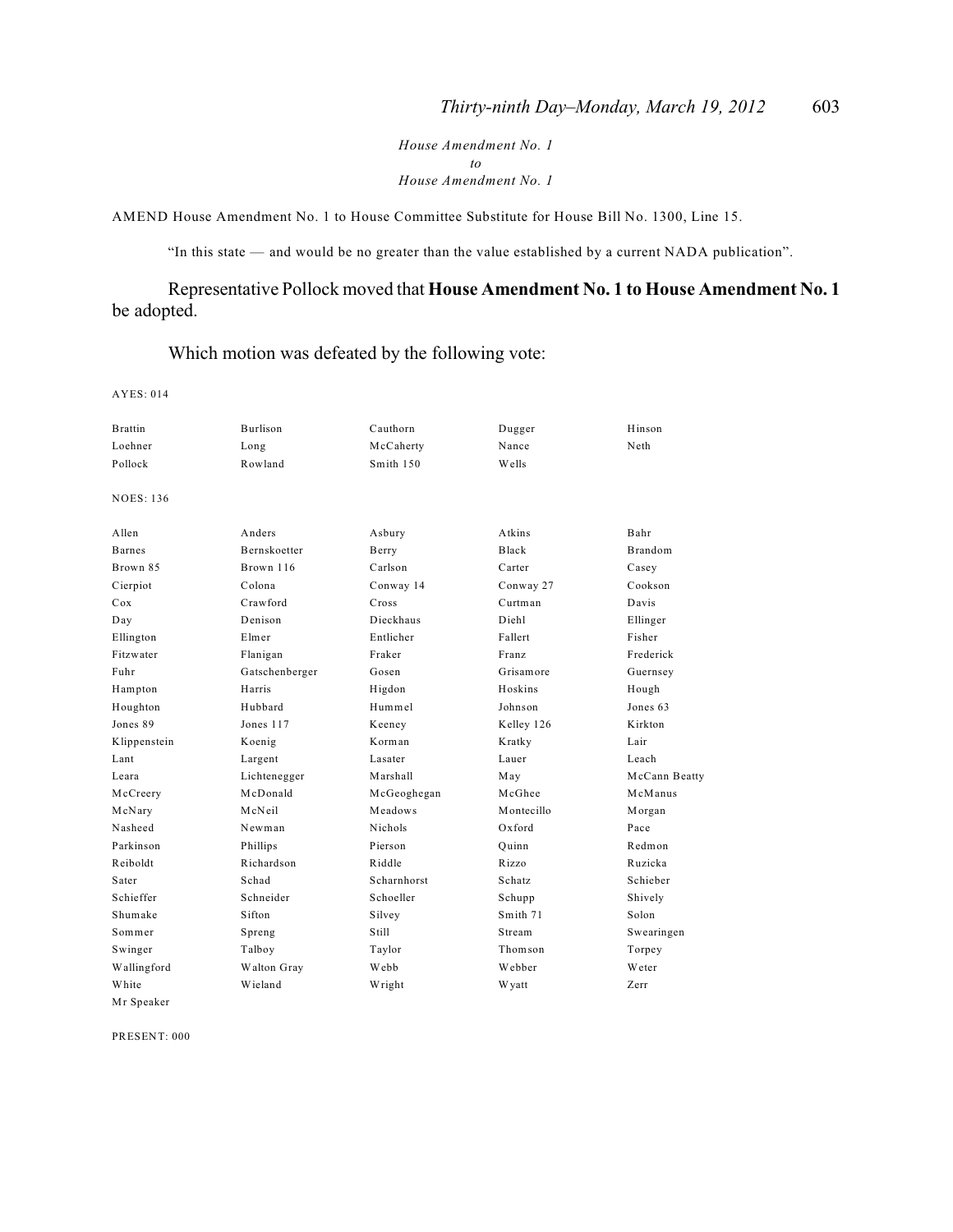## 604 *Journal of the House*

| <b>ABSENT WITH LEAVE: 013</b> |
|-------------------------------|
|-------------------------------|

| Aull   | Brown 50  | Franklin | Funderburk | Haefner  |
|--------|-----------|----------|------------|----------|
| Hodges | Holsman   | Hughes   | Kander     | Kelly 24 |
| Lampe  | Molendorp | Nolte    |            |          |

On motion of Representative Franz, **House Amendment No. 1** was adopted.

Representative Sifton offered **House Amendment No. 2**.

Representative Scharnhorst raised a point of order that **House Amendment No. 2** goes beyond the scope of the bill.

The Chair ruled the point of order well taken.

On motion of Representative Franz, **HCS HB 1300, as amended**, was adopted.

On motion of Representative Franz, **HCS HB 1300, as amended**, was ordered perfected and printed.

#### **THIRD READING OF HOUSE BILLS**

**HB 1466**, relating to the Math and Science Tutoring Act, was taken up by Representative Nasheed.

On motion of Representative Nasheed, **HB 1466** was read the third time and passed by the following vote:

AYES: 097

| A llen         | <b>Barnes</b> | <b>Bernskoetter</b> | Berry          | Black        |
|----------------|---------------|---------------------|----------------|--------------|
| <b>Brandom</b> | Brown 50      | Brown 85            | Brown 116      | Carlson      |
| Carter         | Cauthorn      | Cierpiot            | Colona         | Conway 27    |
| Cookson        | Cox           | Davis               | Day            | Denison      |
| Dieckhaus      | Ellinger      | Ellington           | Fallert        | Fisher       |
| Flanigan       | Frederick     | Fuhr                | Gatschenberger | Gosen        |
| Grisamore      | Guernsey      | Hinson              | Holsman        | Hoskins      |
| Hough          | Houghton      | Hubbard             | Johnson        | Jones 63     |
| Jones 89       | Keeney        | Kelley 126          | Kelly 24       | Klippenstein |
| Korman         | Kratky        | Lair                | Lampe          | Lant         |
| Largent        | Leara         | Lichtenegger        | Loehner        | Long         |
| May            | McCaherty     | McCann Beatty       | McDonald       | McGhee       |
| McManus        | McNary        | Montecillo          | Nasheed        | Neth         |
| Pace           | Parkinson     | Phillips            | Pierson        | Redmon       |
| Reiboldt       | Richardson    | Riddle              | Rizzo          | Rowland      |
| Schad          | Scharnhorst   | Schneider           | Schoeller      | Shumake      |
| Silvey         | Smith 71      | Smith 150           | Solon          | Sommer       |
| Stream         | Swearingen    | Talboy              | Taylor         | Torpey       |
| Wallingford    | Walton Gray   | Webb                | Webber         | Weter        |
| Zerr           | Mr Speaker    |                     |                |              |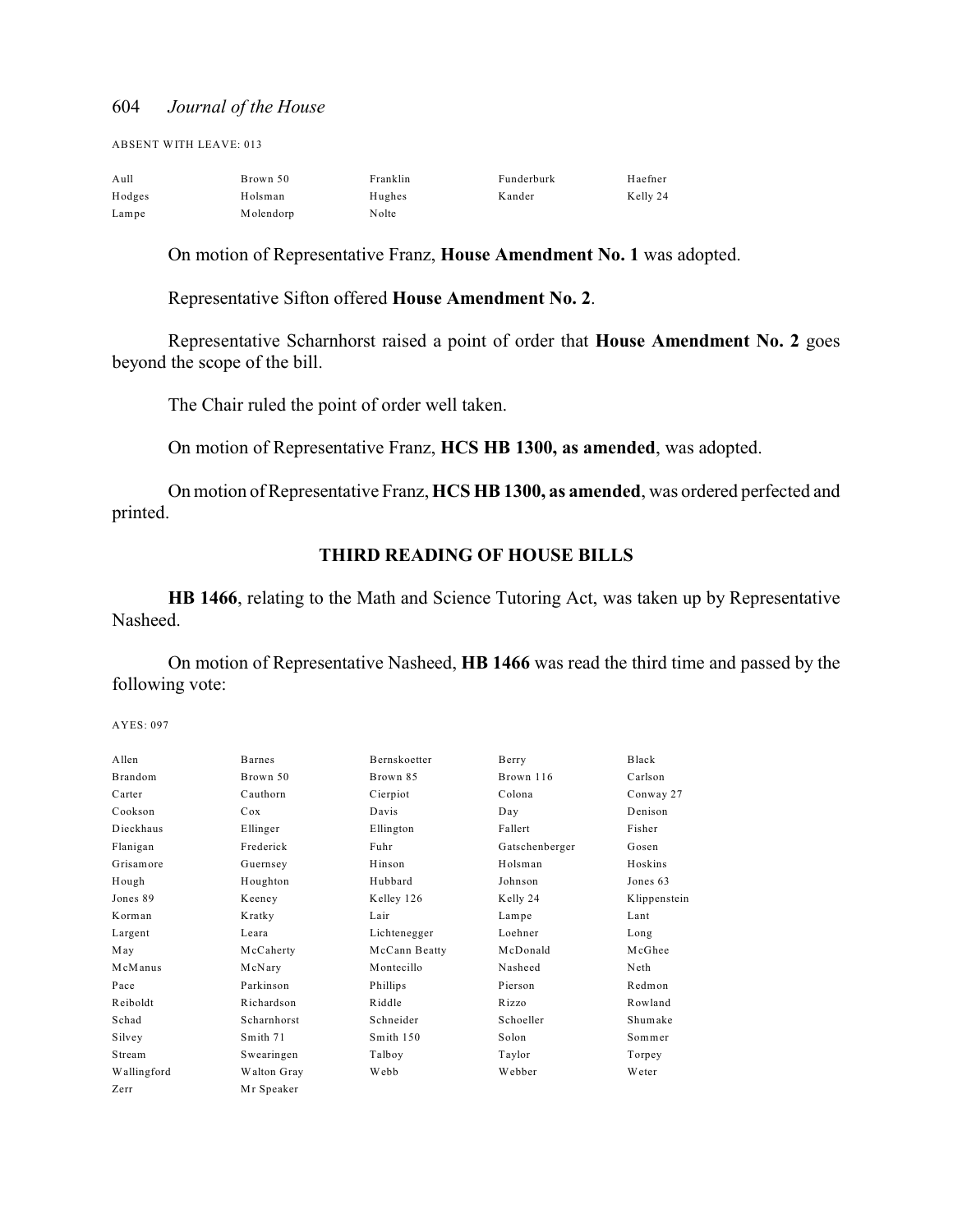| Anders                        | Asbury    | Atkins      | Bahr       | <b>Brattin</b> |  |
|-------------------------------|-----------|-------------|------------|----------------|--|
| Burlison                      | Casey     | Conway 14   | Crawford   | Cross          |  |
| Curtman                       | Dugger    | Elmer       | Entlicher  | Fitzwater      |  |
| Fraker                        | Franz     | Hampton     | Harris     | Hummel         |  |
| Kirkton                       | Koenig    | Lasater     | Lauer      | Leach          |  |
| Marshall                      | McCreery  | McGeoghegan | McNeil     | Meadows        |  |
| Morgan                        | Nance     | Newman      | Nichols    | Oxford         |  |
| Pollock                       | Quinn     | Ruzicka     | Sater      | Schatz         |  |
| Schieber                      | Schieffer | Schupp      | Shively    | Sifton         |  |
| Spreng                        | Still     | Swinger     | Thomson    | Wells          |  |
| White                         | Wieland   | Wright      | W yatt     |                |  |
| PRESENT: 000                  |           |             |            |                |  |
| <b>ABSENT WITH LEAVE: 012</b> |           |             |            |                |  |
| Aull                          | Diehl     | Franklin    | Funderburk | Haefner        |  |
| Higdon                        | Hodges    | Hughes      | Jones 117  | Kander         |  |
| Molendorp                     | Nolte     |             |            |                |  |

Speaker Tilley declared the bill passed.

**HCS HB 1449**, relating to economic development in Kansas City, was taken up by Representative Berry.

On motion of Representative Berry, **HCS HB 1449** was read the third time and passed by the following vote:

AYES: 140

| A llen              | Anders      | Asbury         | Atkins          | <b>Barnes</b>  |
|---------------------|-------------|----------------|-----------------|----------------|
| <b>Bernskoetter</b> | Berry       | Black          | <b>Brandom</b>  | <b>Brattin</b> |
| Brown 50            | Brown 85    | Brown 116      | <b>Burlison</b> | Carlson        |
| Carter              | Casey       | Cauthorn       | Cierpiot        | Colona         |
| Conway 14           | Conway 27   | Cookson        | Cox             | Crawford       |
| Cross               | Curtman     | Davis          | Denison         | Dieckhaus      |
| Dugger              | Ellinger    | Ellington      | Elmer           | Entlicher      |
| Fallert             | Fisher      | Fitzwater      | Flanigan        | Fraker         |
| Frederick           | Fuhr        | Gatschenberger | Gosen           | Grisamore      |
| Guernsey            | Hampton     | Harris         | Hinson          | Holsman        |
| Hoskins             | Hough       | Houghton       | Hubbard         | Hummel         |
| Johnson             | Jones 63    | Jones 89       | Jones 117       | Keeney         |
| Kelley 126          | Kelly 24    | Klippenstein   | Koenig          | Korman         |
| Kratky              | Lair        | Lampe          | Lant            | Largent        |
| Lasater             | Lauer       | Leara          | Lichtenegger    | Loehner        |
| Long                | May         | McCaherty      | McCann Beatty   | McCreery       |
| McDonald            | McGeoghegan | McGhee         | McManus         | McNary         |
| McNeil              | Meadows     | Montecillo     | Morgan          | Nance          |
| Nasheed             | Neth        | Newman         | <b>Nichols</b>  | Pace           |
| Parkinson           | Phillips    | Pierson        | Ouinn           | Redmon         |
| Reiboldt            | Richardson  | Riddle         | Rizzo           | Ruzicka        |
| Schad               | Scharnhorst | Schatz         | Schieber        | Schieffer      |
| Schneider           | Schoeller   | Schupp         | Shively         | Shumake        |
| Sifton              | Silvey      | Smith 71       | Solon           | Sommer         |

NOES: 054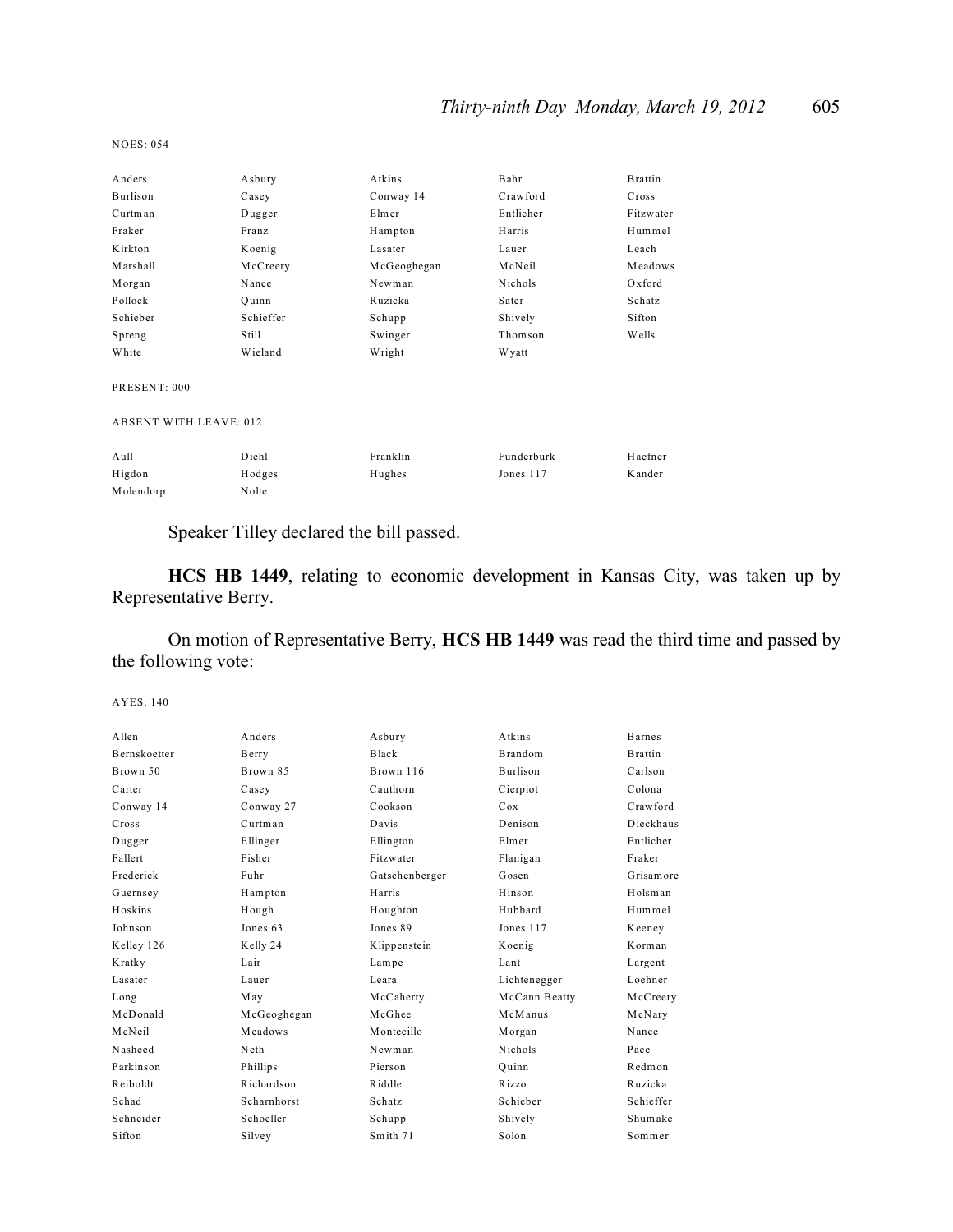# 606 *Journal of the House*

| Spreng                        | Still   | Stream  | Swearingen | Swinger     |
|-------------------------------|---------|---------|------------|-------------|
| Talboy                        | Taylor  | Thomson | Torpey     | Wallingford |
| Walton Gray                   | Webb    | Webber  | Weter      | White       |
| Wieland                       | Wright  | W yatt  | Zerr       | Mr Speaker  |
| <b>NOES: 011</b>              |         |         |            |             |
| Bahr                          | Franz   | Kirkton | Leach      | Marshall    |
| Oxford                        | Pollock | Rowland | Sater      | Smith 150   |
| Wells                         |         |         |            |             |
| PRESENT: 000                  |         |         |            |             |
| <b>ABSENT WITH LEAVE: 012</b> |         |         |            |             |
| Aull                          | Day     | Diehl   | Franklin   | Funderburk  |
| Haefner                       | Higdon  | Hodges  | Hughes     | Kander      |
| Molendorp                     | Nolte   |         |            |             |

Speaker Tilley declared the bill passed.

# **REFERRAL OF HOUSE RESOLUTION**

The following House Resolution was referred to the Committee indicated:

**HR 677** - Rules

# **REFERRAL OF HOUSE BILLS**

The following House Bills were referred to the Committee indicated:

**HB 1834** - Elementary and Secondary Education **HB 1846** - Special Standing Committee on Government Oversight and Accountability

# **COMMITTEE REPORTS**

# **Committee on Urban Issues**, Chairman Nasheed reporting:

Mr. Speaker: Your Committee on Urban Issues, to which was referred **HB 1665**, begs leave to report it has examined the same and recommends that it **Do Pass by Consent**, and pursuant to Rule 25(32)(f) be referred to the Committee on Rules.

**Committee on Workforce Development and Workplace Safety**, Chairman Fisher reporting:

Mr. Speaker: Your Committee on Workforce Development and Workplace Safety, to which was referred **HB 1066**, begs leave to report it has examined the same and recommends that it **Do Pass**, and pursuant to Rule 25(32)(f) be referred to the Committee on Rules.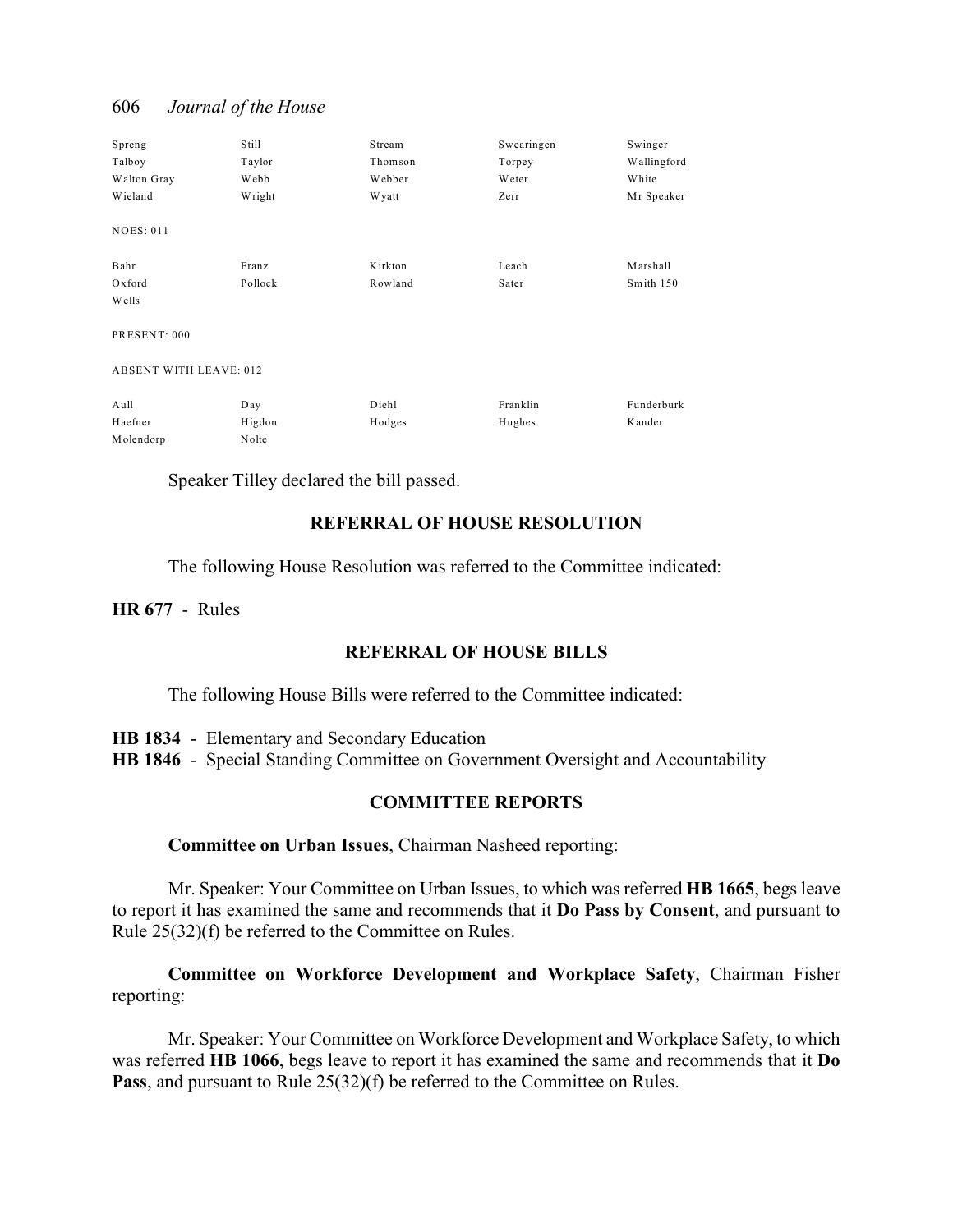Mr. Speaker: Your Committee on Workforce Development and Workplace Safety, to which was referred **HB 1540**, begs leave to report it has examined the same and recommends that it **Do Pass**, and pursuant to Rule 25(32)(f) be referred to the Committee on Rules.

**Special Standing Committee on Government Oversight and Accountability**, Chairman Barnes reporting:

Mr. Speaker: Your Special Standing Committee on Government Oversight and Accountability, to which was referred **HB 1359**, begs leave to report it has examined the same and recommends that it **Do Pass**, and pursuant to Rule 25(32)(f) be referred to the Committee on Rules.

Mr. Speaker: Your Special Standing Committee on Government Oversight and Accountability, to which was referred **HB 1383**, begs leave to report it has examined the same and recommends that it **Do Pass with House Committee Substitute**, and pursuant to Rule 25(32)(f) be referred to the Committee on Rules.

Mr. Speaker: Your Special Standing Committee on Government Oversight and Accountability, to which was referred **HB 1865**, begs leave to report it has examined the same and recommends that it **Do Pass with House Committee Substitute**, and pursuant to Rule 25(32)(f) be referred to the Committee on Rules.

## **ADVANCEMENT OF HOUSE BILLS - CONSENT**

Pursuant to Rule 45(b), the following bills, having remained on the House Consent Calendar for Perfection for five legislative days, were ordered perfected and printed by consent with all committee substitutes and committee amendments thereto adopted and perfected by consent: **HB 1073, HB 1096, HB 1165, HB 1190, HB 1231, HB 1266, HB 1337, HCS HB 1373, HB 1492, HB 1577, HB 1634, HB 1641** and **HB 1668**.

## **INTRODUCTION OF HOUSE BILLS**

The following House Bills were read the first time and copies ordered printed:

**HB 1937,** introduced by Representative Cauthorn, relating to bicycle operation.

**HB 1938,** introduced by Representatives Wallingford, Sater, Johnson, Frederick, Franklin, Elmer, Klippenstein, Schatz, Brown (116), Keeney, Scharnhorst, Black, Pace, Swinger and Quinn, relating to the designation of medical radiation safety awareness day.

**HB 1939,** introduced by Representatives Jones (63), Talboy, Hummel, Ellinger, May, Swinger, Shively, Taylor, McCreery, Schupp, McManus, Oxford, McNeil, Pierson, Newman, Kirkton, Nichols, Morgan, Casey, McGeoghegan, Quinn, Harris, Kratky, Sifton, Carlson, McDonald, Schieffer, Walton Gray, Still, Webb, Rizzo, Pace, Webber, Conway (27), Colona, Nasheed, Black, Lampe, Swearingen, Fallert, Meadows, Anders, Kelly (24), Brown (50), Spreng, Atkins, Holsman and Carter, relating to ethics.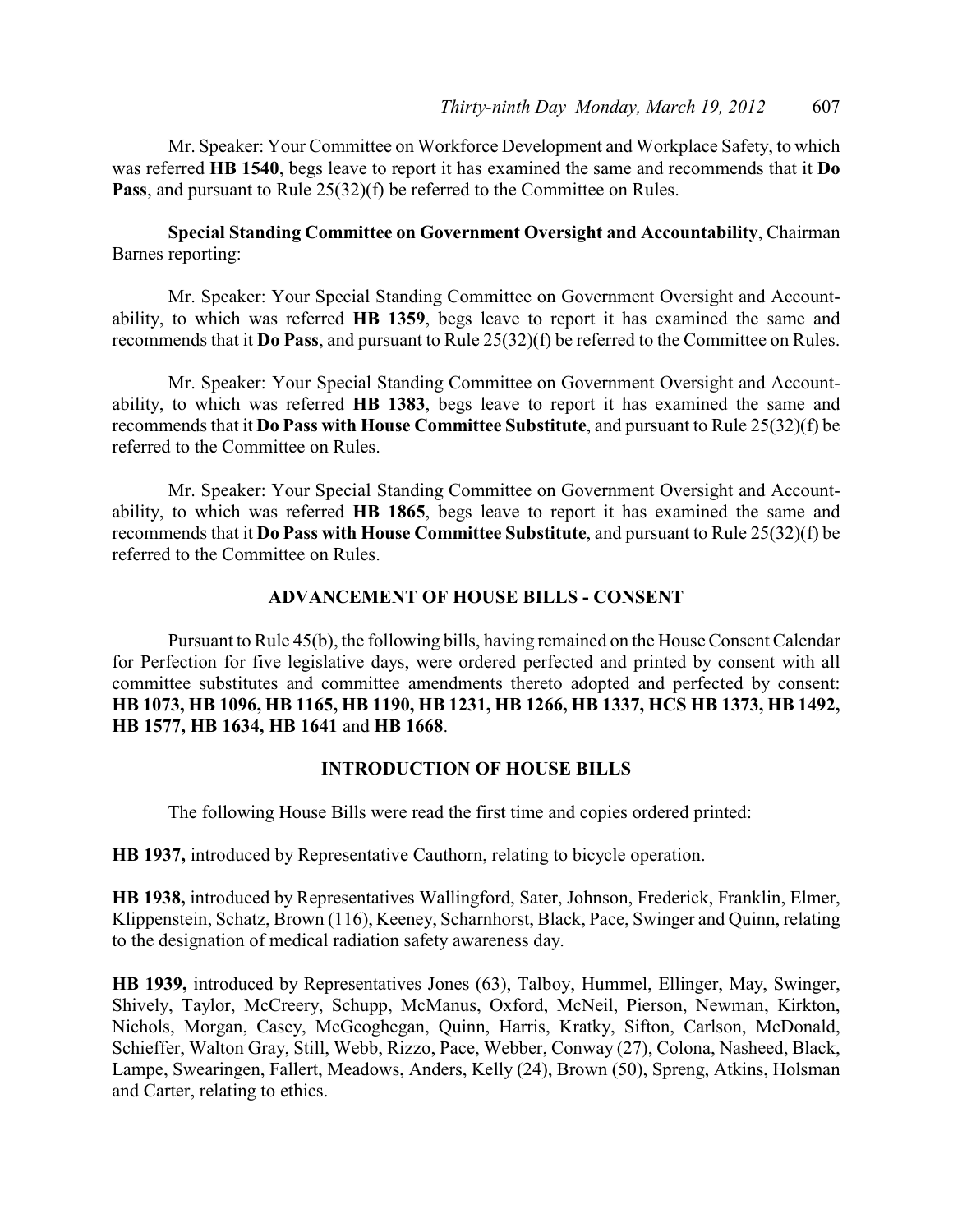#### **MESSAGE FROM THE GOVERNOR**

#### EXECUTIVE OFFICE

March 16, 2012

TO THE CHIEF CLERK OF THE HOUSE OF REPRESENTATIVES  $96<sup>TH</sup>$  GENERAL ASSEMBLY SECOND REGULAR SESSION STATE OF MISSOURI

Herewith I return to you **House Bill No. 1219** entitled:

#### "AN ACT"

To repeal sections 213.010, and 213.111, RSMo, and to enact in lieu thereof three new sections relating to unlawful discriminatory practices.

I disapprove of **House Bill No. 1219**. My reasons for disapproval are as follows:

Much like Senate Committee Substitute for Senate Bill No. 188, which I vetoed in 2011, **House Bill No. 1219** weakens Missouri's commitment to address discriminatory conduct and limits existing protections for whistleblowers in the workplace.

The following are several of the unacceptable provisions contained in **House Bill No. 1219** that collectively evince a desire to undo decades of progress in Missouri.

**Eliminates individual responsibility for discrimination. House Bill No. 1219** ignores a basic tenet of the Missouri Human Rights Act in that it releases from liability the very person who committed the discriminatory act. The Missouri Human Rights Act was established to protect Missourians from such treatment by holding those who discriminate and harass accountable for their actions.

**Exempts private clubs and seasonal employers from suit. House Bill No. 1219** would exempt private clubs and many seasonal employers from the type of conduct prohibited by the Missouri Human Rights Act. This Act must continue to protect against discrimination regardless of where it occurs.

**Significantly reduces the availability of damages in discrimination cases. House Bill No. 1219** would establish a cap on damages in discrimination cases. And while federal law also establishes limits, the federal caps apply against the aggregate of only compensatory and punitive damages. **House Bill No. 1219**, meanwhile, would apply that same monetary limit to the sum of awarded "back pay, interest on back pay, other equitable relief **[**front pay**]**, court costs and reasonable attorneys fees," as well as compensatory and punitive damages. Such limits would significantly reduce the potential award in any given case and would undermine the effectiveness of the Missouri Human Rights Act.

**Prevents a court from awarding any damages in housing discrimination cases.** State law makes it unlawful to discriminate in housing decisions because of race, color, religion, national origin, ancestry, sex, disability or familial status and provides for the recovery of damages for such conduct. **House Bill No. 1219**, by way of Section 213.111.8, RSMo, would inexplicably eliminate a court's ability to award damages in housing discrimination cases brought under Sections 213.040, 213.045 or 213.050, RSMo.

**Prohibits punitive damages against government. House Bill No. 1219** would bar punitive damages in discrimination suits against the State or political subdivisions except in certain housing cases, effectively holding governmental entities less accountable to its citizens than their private sector counterparts. Discrimination and unfair treatment does not become more or less abhorrent based on who is doing the discriminating, and the Missouri Human Rights Act should therefore make no such distinction.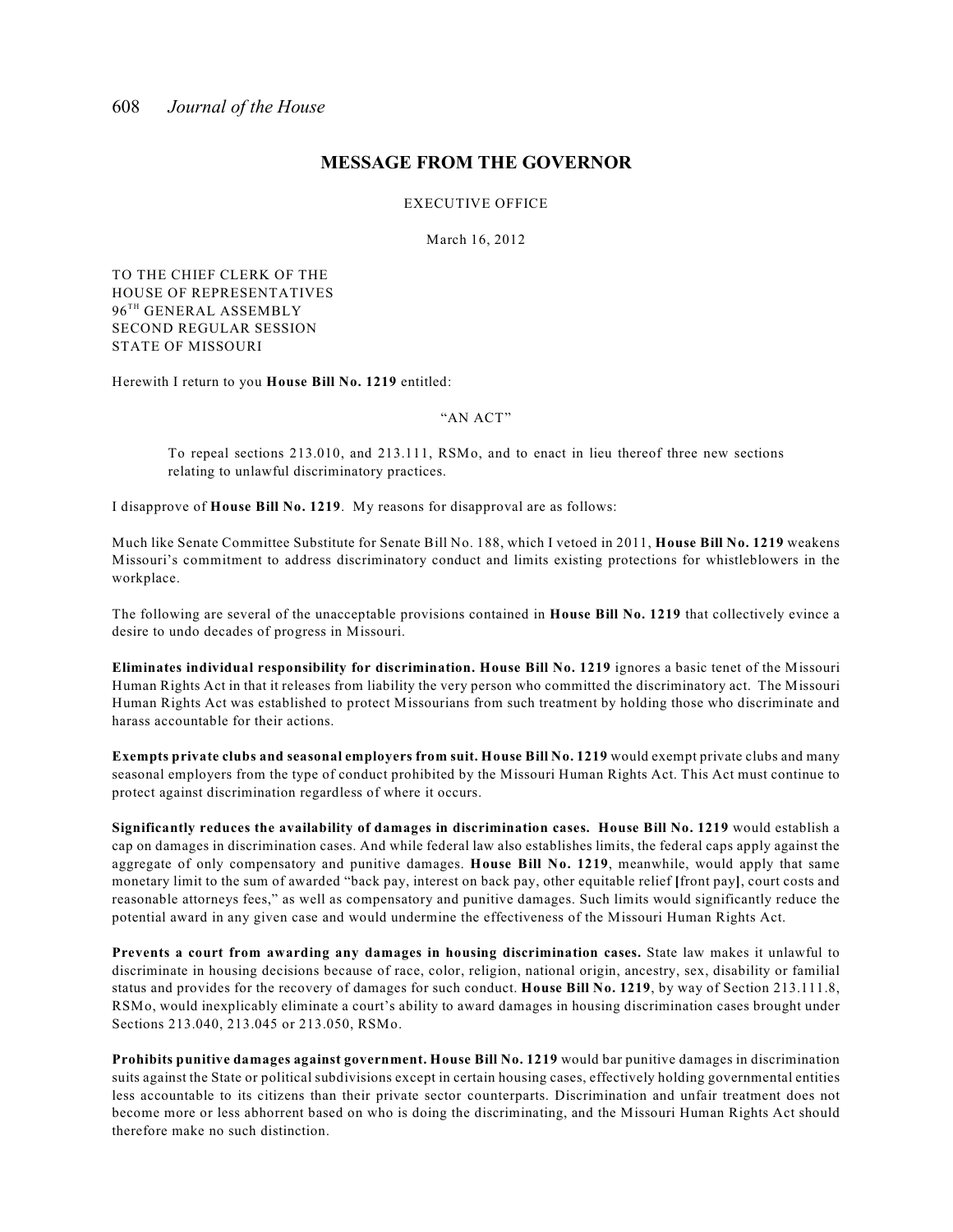**Reduces protection for Whistleblowers. House Bill No. 1219** would narrow the protections that currently exist against retaliation in the workplace. Whistleblowers provide an important service to all Missourians, and laws should not be written to discourage individuals from exposing misconduct.

In accordance with the above stated reasons for disapproval, I am returning **House Bill No. 1219** without my approval.

Respectfully submitted,

 /s/ Jeremiah W. (Jay) Nixon Governor

The following member's presence was noted: Franklin.

#### **ADJOURNMENT**

On motion of Representative Jones (89), the House adjourned until 10:00 a.m., Tuesday, March 20, 2012.

## **CORRECTION TO THE HOUSE JOURNAL**

Correct House Journal, Thirty-eighth Day, Thursday, March 8, 2012, Page 593, Line 5, by inserting immediately after said line the following:

"The following House Bills were read the first time and copies ordered printed:"

## **COMMITTEE MEETINGS**

AGRICULTURE POLICY Tuesday, March 20, 2012, 12:00 PM House Hearing Room 6. Public hearing will be held: HB 1725, HB 1733 Executive session may be held on any matter referred to the committee. We will have a presentation by Neighbors of the Mississippi.

CHILDREN AND FAMILIES Wednesday, March 21, 2012, 8:00 AM House Hearing Room 1. Public hearing will be held: HB 1607, HB 1790, HB 1842 Executive session may be held on any matter referred to the committee. AMENDED

DOWNSIZING STATE GOVERNMENT Wednesday, March 21, 2012, 6:30 PM 223 East Capitol Avenue.

ECONOMIC DEVELOPMENT Tuesday, March 20, 2012, 5:00 PM House Hearing Room 3. Public hearing will be held: HB 1805, HB 1728, HB 1493 Executive session may be held on any matter referred to the committee. Work session may follow.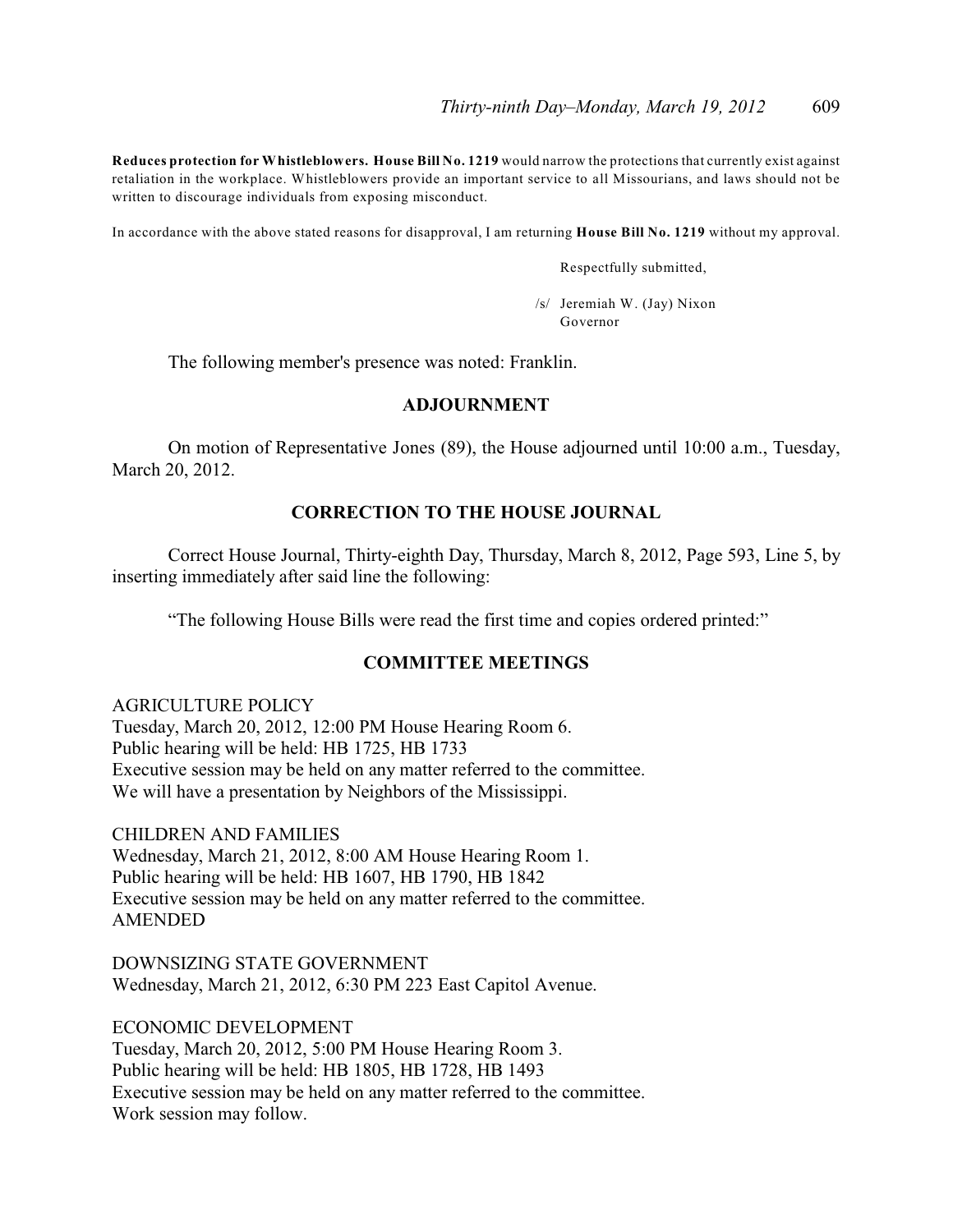# ELEMENTARY AND SECONDARY EDUCATION

Wednesday, March 21, 2012, 8:00 AM House Hearing Room 6. Public hearing will be held: HB 1206, HB 1834 Executive session may be held on any matter referred to the committee.

# GENERAL LAWS

Tuesday, March 20, 2012, 12:00 PM House Hearing Room 4. Public hearing will be held: SB 568, HB 1828, HB 1038, HB 1463, HB 1335 Executive session may be held on any matter referred to the committee. AMENDED

# HEALTH CARE POLICY

Wednesday, March 21, 2012, 12:00 PM House Hearing Room 6. Public hearing will be held: HB 1471 Executive session may be held on any matter referred to the committee.

# HIGHER EDUCATION

Tuesday, March 20, 2012, 8:30 AM House Hearing Room 6. Public hearing will be held: SCS SB 562 Executive session will be held: HB 1502 Executive session may be held on any matter referred to the committee.

# INTERNATIONAL TRADE AND JOB CREATION

Wednesday, March 21, 2012, 5:00 PM House Hearing Room 7. Public hearing will be held: HB 1639 Executive session may be held on any matter referred to the committee.

# JUDICIARY

Wednesday, March 21, 2012, 12:00 PM or Upon Morning Recess House Hearing Room 1. Public hearing will be held: HB 1328, HB 1330, HB 1698 Executive session may be held on any matter referred to the committee.

# LOCAL GOVERNMENT

Wednesday, March 21, 2012, 8:00 AM House Hearing Room 7. Public hearing will be held: HB 1547, HB 1703, HB 1780, HB 1590, SB 736, HB 1825 Executive session may be held on any matter referred to the committee. AMENDED

# PROFESSIONAL REGISTRATION AND LICENSING Wednesday, March 21, 2012, Upon Morning Adjournment or 12 PM, whichever comes first, House Hearing Room 5. Public hearing will be held: HB 1371, HB 1904, HB 1355 Executive session may be held on any matter referred to the committee.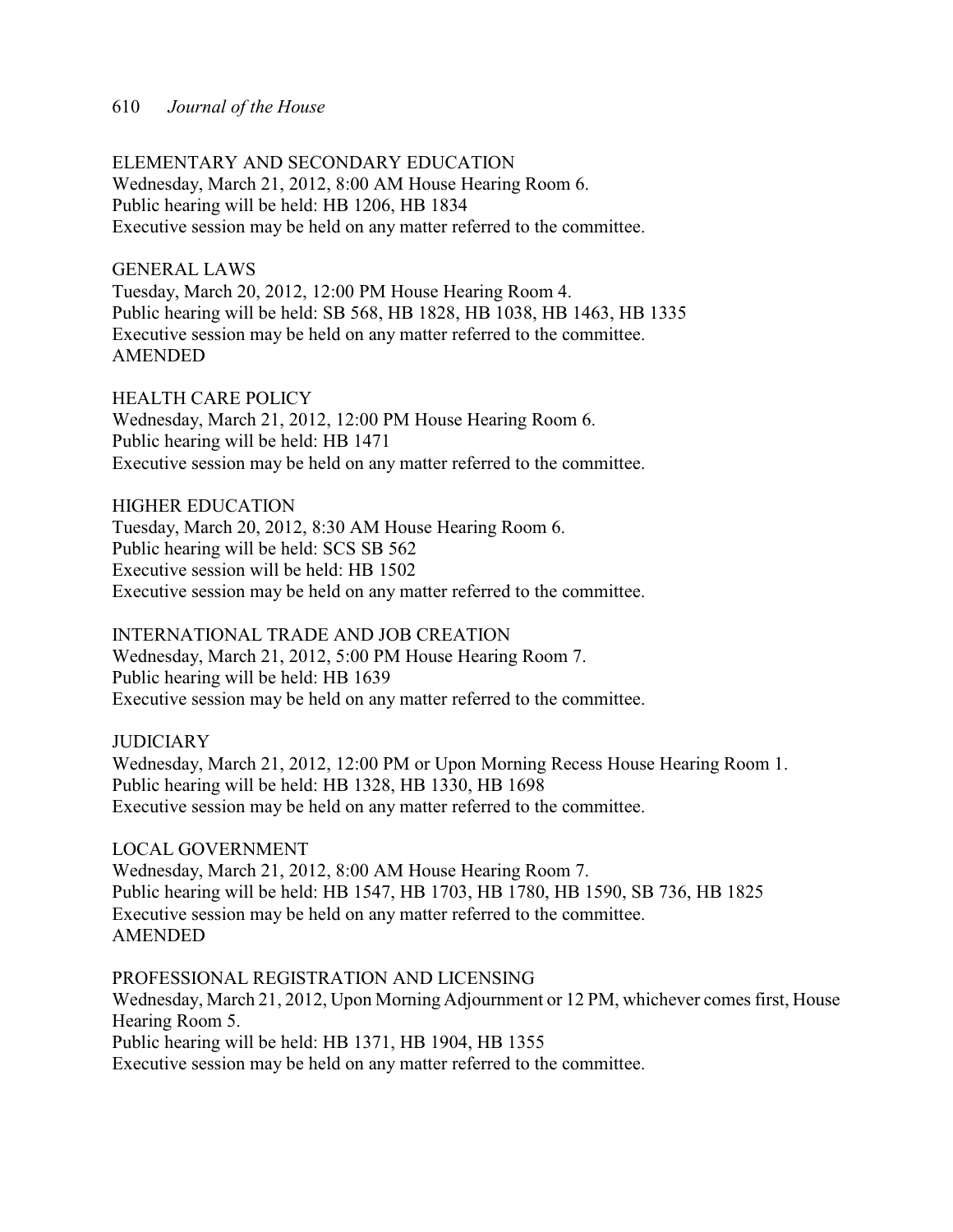## RULES - PURSUANT TO RULE 25(32)(F)

Tuesday, March 20, 2012, Upon Morning Recess House Hearing Room 5. Executive session will be held: HB 1048, HB 1062, HB 1063, HB 1170, HCS HB 1171, HB 1221, HB 1261, HB 1264, HB 1267, HB 1315, HCS HB 1325, HB 1345, HCS HB 1363, HCS HB 1364, HCS HB 1407, HB 1408, HB 1424, HB 1436, HB 1460, HCS#2 HB 1462, HCS HB 1477, HB 1484, HCS HBs 1518 & 1522, HCS HB 1527, HB 1545, HB 1560, HCS HB 1563, HCS HB 1568, HB 1615, HCS HB 1623, HB 1630, HB 1636, HCS HB 1647, HB 1651, HB 1662, HB 1652, HB 1680, HB 1687, HB 1692, HCS HB 1717, HB 1737, HCS HB 1738, HB 1744, HB 1782, HB 1804, HB 1807, HB 1811, HB 1820, HCS HB 1827, HCS HB 1841, HB 1862, HB 1864, HB 1868, HCS HB 1875, HB 1878, HB 1880

Executive session may be held on any or all bills which have been referred to this committee.

RURAL COMMUNITY DEVELOPMENT

Tuesday, March 20, 2012, 8:00 AM House Hearing Room 7. Public hearing will be held: HB 1815 Executive session may be held on any matter referred to the committee.

## TAX REFORM

Wednesday, March 21, 2012, 8:00 AM House Hearing Room 5. Public hearing will be held: HJR 71, HB 1835 Executive session may be held on any matter referred to the committee.

## TRANSPORTATION

Tuesday, March 20, 2012, Upon Morning Adjournment House Hearing Room 7. Public hearing will be held: SB 564, SB 611, HJR 73, HCR 44, HB 1724, HB 1821, HB 1906, HB 1909

Executive session may be held on any matter referred to the committee.

## **UTILITIES**

Tuesday, March 20, 2012, 12:00 PM House Hearing Room 1. Public hearing will be held: SB 594 Executive session may be held on any matter referred to the committee.

# **HOUSE CALENDAR**

# FORTIETH DAY, TUESDAY, MARCH 20, 2012

# **HOUSE BILLS FOR SECOND READING**

HB 1937 through HB 1939

# **HOUSE JOINT RESOLUTIONS FOR PERFECTION**

HJR 52 - Ruzicka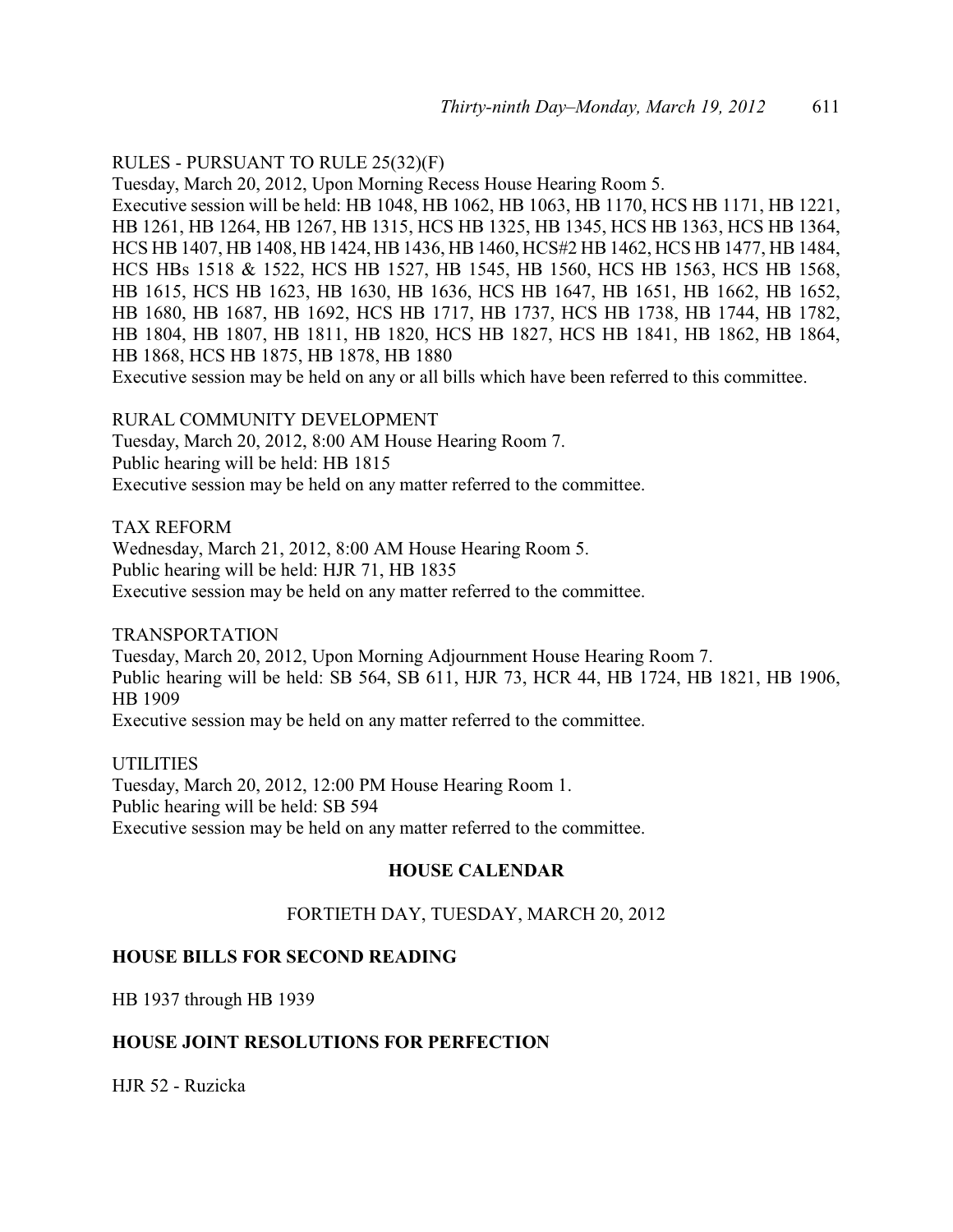# **HOUSE BILLS FOR PERFECTION - APPROPRIATIONS**

 HCS HB 2001, (Six hours total debate on Perfection for HCS HB 1 - HCS HB 13) - Silvey HCS HB 2002, (Six hours total debate on Perfection for HCS HB 1 - HCS HB 13) - Silvey HCS HB 2003, (Six hours total debate on Perfection for HCS HB 1 - HCS HB 13) - Silvey HCS HB 2004, (Six hours total debate on Perfection for HCS HB 1 - HCS HB 13) - Silvey HCS HB 2005, (Six hours total debate on Perfection for HCS HB 1 - HCS HB 13) - Silvey HCS HB 2006, (Six hours total debate on Perfection for HCS HB 1 - HCS HB 13) - Silvey HCS HB 2007, (Six hours total debate on Perfection for HCS HB 1 - HCS HB 13) - Silvey 8 HCS HB 2008, (Six hours total debate on Perfection for HCS HB 1 - HCS HB 13) - Silvey HCS HB 2009, (Six hours total debate on Perfection for HCS HB 1 - HCS HB 13) - Silvey HCS HB 2010, (Six hours total debate on Perfection for HCS HB 1 - HCS HB 13) - Silvey HCS HB 2011, (Six hours total debate on Perfection for HCS HB 1 - HCS HB 13) - Silvey HCS HB 2012, (Six hours total debate on Perfection for HCS HB 1 - HCS HB 13) - Silvey HCS HB 2013, (Six hours total debate on Perfection for HCS HB 1 - HCS HB 13) - Silvey

# **HOUSE BILLS FOR PERFECTION**

- HB 1191 Ruzicka
- HCS HB 1324 Loehner
- HCS HB 1198 Fisher
- HB 1051 Allen
- HCS HB 1169 Franz
- HB 1296 Davis
- HCS HB 1361 Pollock
- HB 1046 Rowland
- HCS HB 1094 White
- HCS HB 1272 Kelley (126)
- HB 1326 Cox
- HCS HB 1395 Korman
- HCS HB 1400 Richardson
- HCS HB 1475 Cross
- HB 1512 Curtman
- HCS HB 1541 Jones (89)
- HCS HB 1644 Barnes
- HCS HB 1722 Thomson

# **HOUSE BILLS FOR PERFECTION - CONSENT**

(3/20/2012)

- 1 HB 1341 Dugger<br>2 HCS#2 HB 1524 -
- HCS#2 HB 1524 Phillips